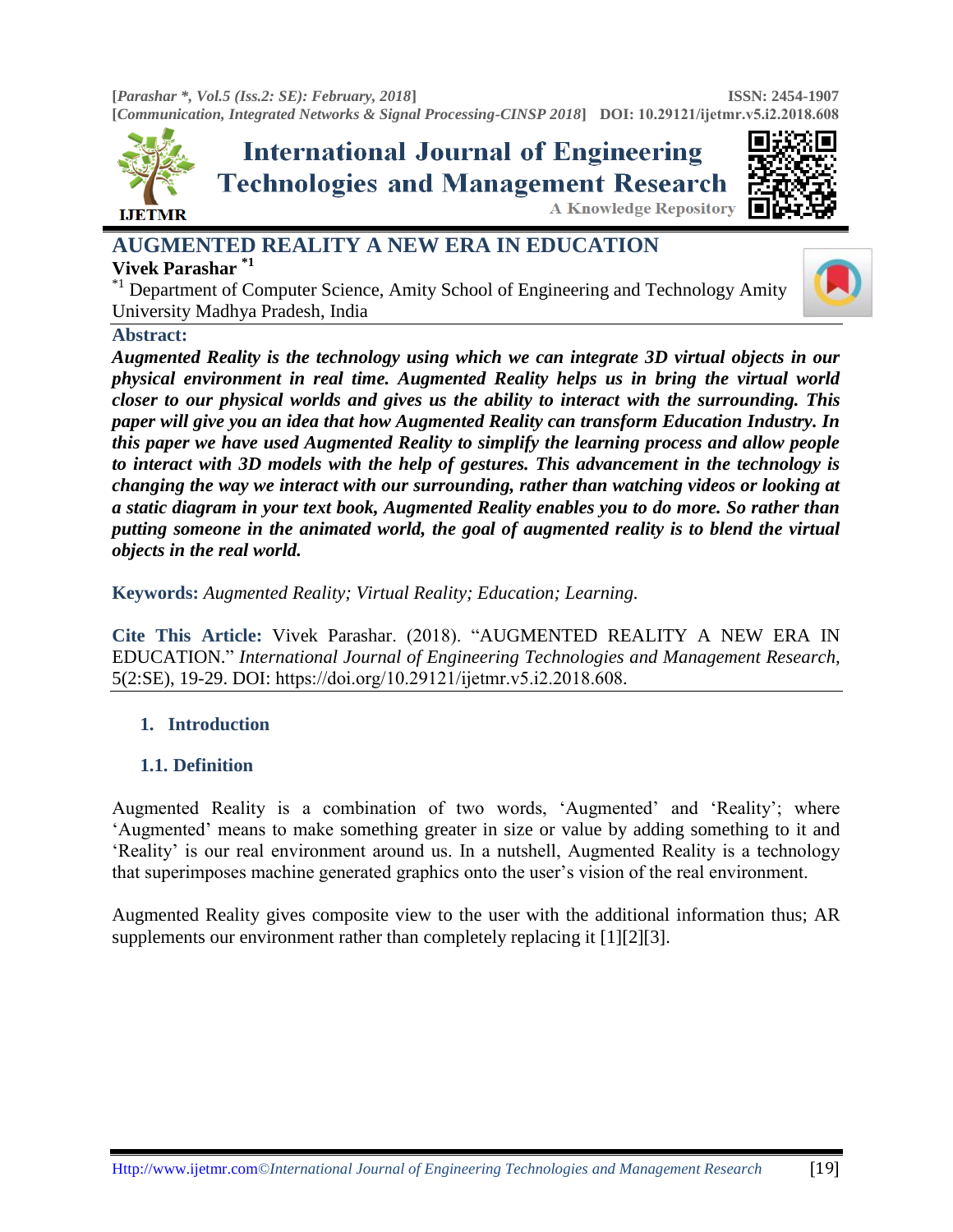

Figure 1: Real hand with a keypad augmented on it with the help of a projector (Courtesy of Pranav Mistry, Lynn Barry, and MIT Media Lab)

# **1.2. Motivation**

A general question arises in mind "Why do we need Augmented Reality?". It helps us to see information which we cannot infer with our senses and conveys information which helps us perform our daily tasks easily. AR has enormous applications; it can be used in various manners in the field of Medical, Military, Manufacturing, Entertainment, Education and many more [4] [5].

This paper specifically takes "Role of Augmented Reality in Education" in account. Though we will also see applications of AR in other fields as well, how AR works and its future scope.

# **2. Applications**

## **2.1. Medical**

Augmented Reality has a very vast scope in the field of medical and surgery. Medical students can perform surgery in a controlled environment with the help of AR. With improved visual perception, surgeons and doctors can see things which human eye can thus reduce the risk [6][7]. This technology reduces the human error to the maximum extent.

## **2.2. Military**

"Heads-up Display" (HUD) and "Head Mounted Display" (HMD) are the two examples of application of AR in Military. Heads-up display is basically a transparent screen placed in front of the pilot allowing him to see typical data like Air Speed, Altitude, Horizontal Line and more without even looking down at the instruments.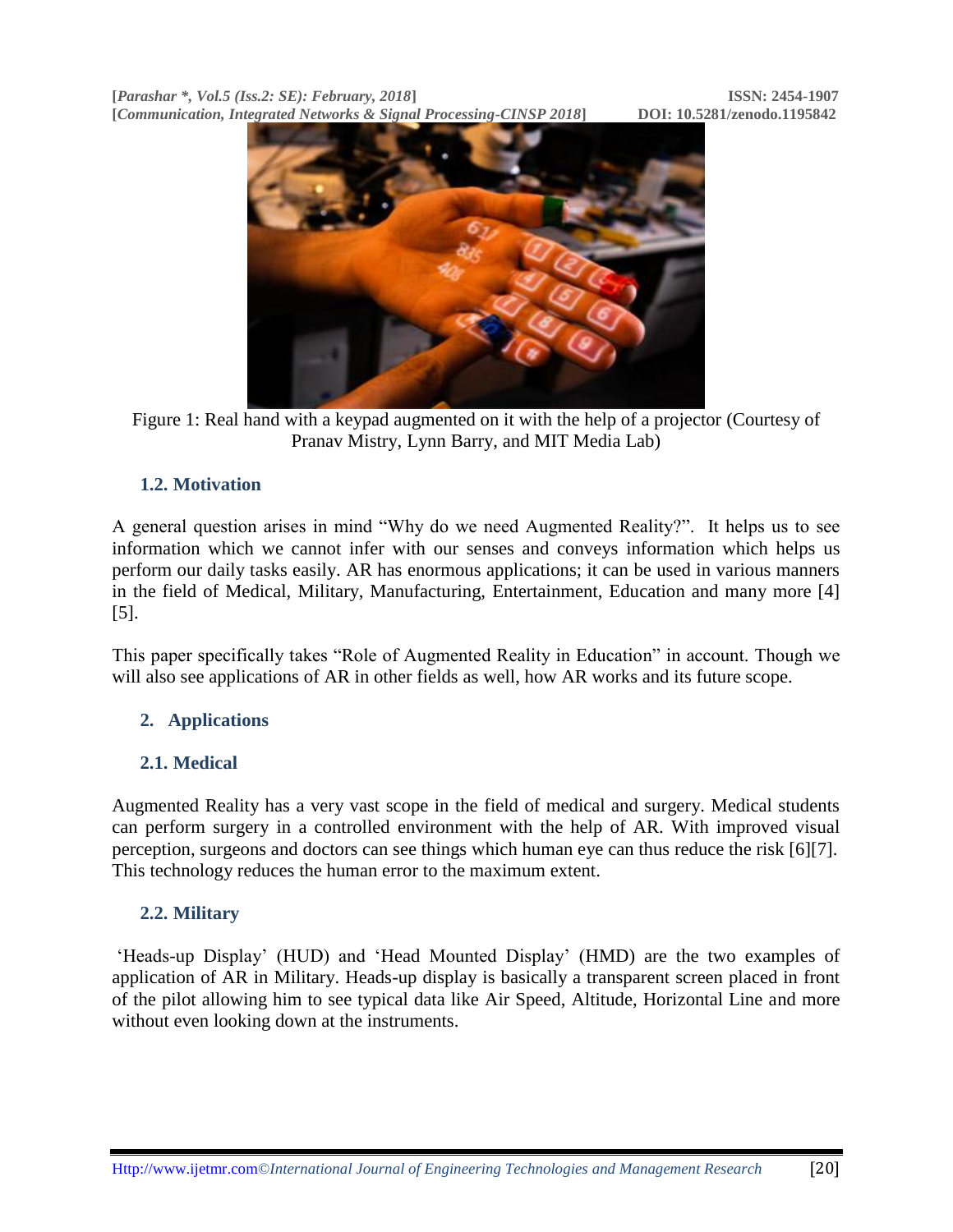



Head Mounted Display is mostly used for training purpose. It creates a controlled situation for new recruits to practice in. Also being used in real situations, it displays information like enemy's position within the line of sight [8][9][10].

#### **2.3. Gaming**

Augmented Reality has been there for past 20 years but advancements in past couple of years is immense. Its applications spread across different domains. Gaming is a billion dollar industry today, and there are number of AR based games available on all the platforms; be it ios, Android or Windows. You walk around with your camera and you see virtual objects & characters augmented in your surroundings [11][12].



Figure 3: Augmented Reality based Android game (Courtesy of Qualcomm)

#### **2.4. Advertisement**

Augmented Reality can be implemented in Advertisement agency in number of ways. Boards are coming up, interactive mannequins, interactive displays to place in front of the store which interact with the user. Some top notch brands are using AR based trial rooms giving you a fast and effective way to try out new clothes quickly [11][12].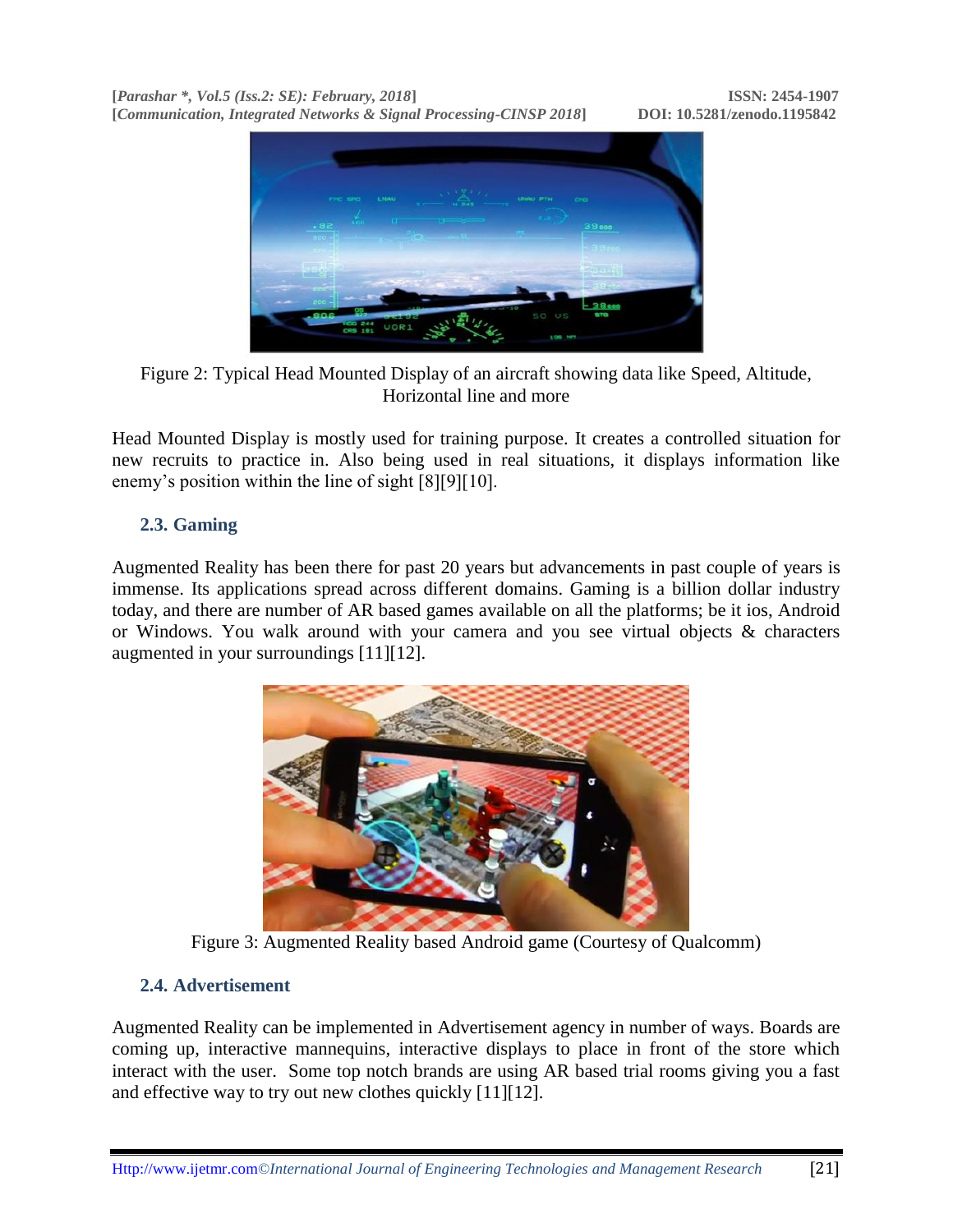The interactive marketing strategies have become the need of the hour and with the use of Augmented Reality, the market can rise to a new competitive level that is both smarter and well versed with the growing generation, which is tech savvy.

# **3. How Augmented Reality Works**

Technically, AR is achieved in 2 ways: Marker-based System and Marker-less System.

#### **3.1. Marker-Based System**

Marker based Augmented Reality Systems uses elements form physical world to lay down the computer generated graphics over them. For example, whenever a 2D printed card is placed in front of the web cam, the computer beaks down the image into binary stream, communicates with the database and renders 3D image right over it [14][15].



Physical real-world 'marker'

Marker transformed into 'augmented reality' when held in view of a webcam. Output as displayed on a computer screen.

Figure 4: Marker-based AR System (Courtesy of University of Exeter)



Figure 5: Flow Diagram of Marker-based AR System (Courtesy of SLARtoolkit)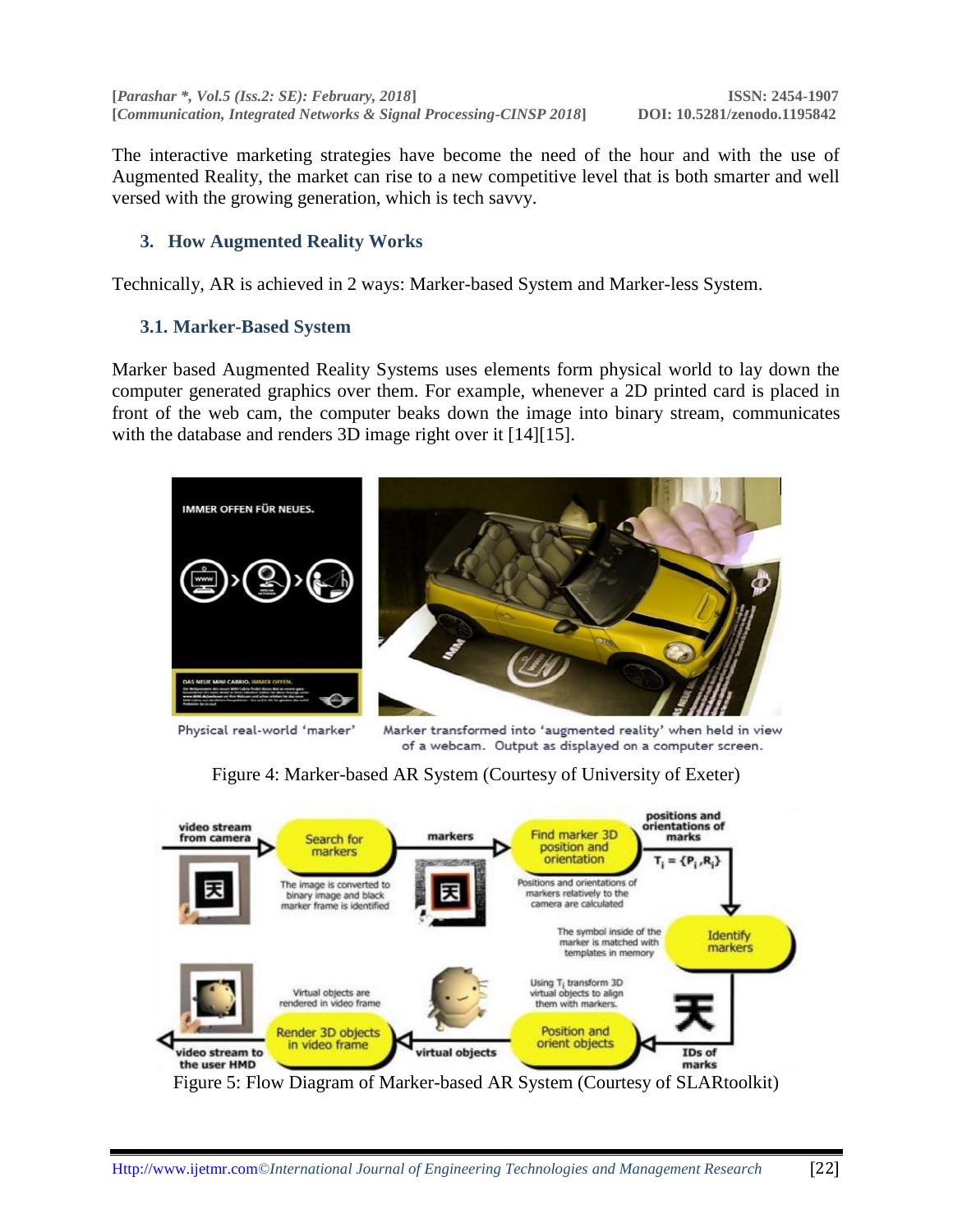**3.2. Marker-Less System**



Figure 6: Marker-less Augmented Reality System (Courtesy of University of Exeter)

Marker-less AR systems makes use of electronic sensors like GPS (Global Positioning system), Accelerometer, Gyroscope, compass, etc. to register the 3D Generated Graphics in the real worlds giving a hassle free user experience [16].

User's position is found with the help of the GPS, this data can be correlated with the database to know what the camera is looking at and then render the Computer Generated Graphics in the real world.

 $(x2 - x1) 2 + (y2 - y1) 2 < r 2$ 

We make use of this formula to find the position of the user and identify where to display the virtual objects [13]. Here, x1, x2 and y1, y2 represents the position of the user and virtual object respectively. R is the rage of the values. If the user is detected in the range of the object he/she will be notified and will be able to see the object.



Figure 7: Frustum Controlled by Electronic Sensors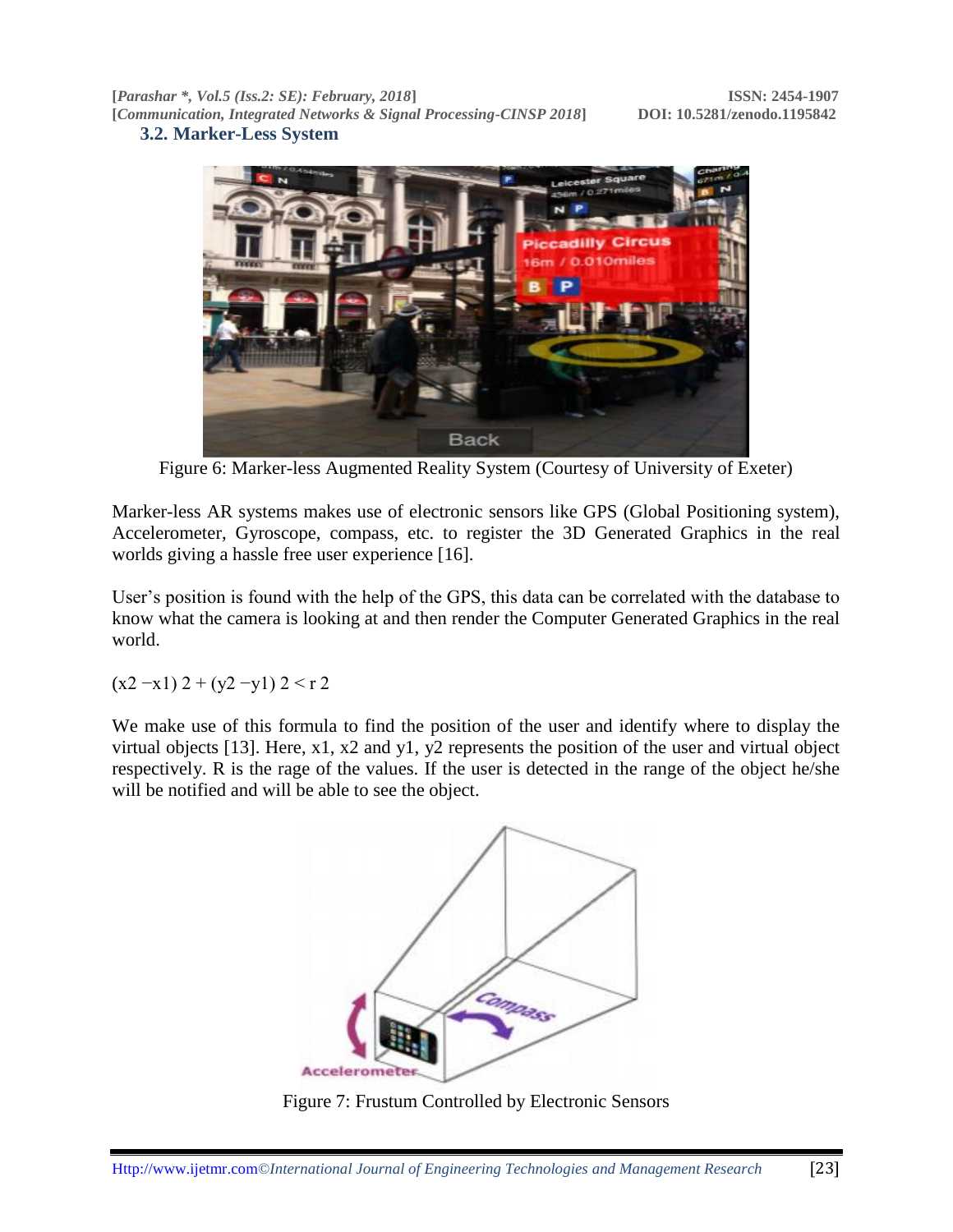**[***Parashar \*, Vol.5 (Iss.2: SE): February, 2018***] ISSN: 2454-1907 [Communication, Integrated Networks & Signal Processing-CINSP 2018]** For improved user experience the compass of the device checks for the rotation of the object and streamline the movement of the virtual object whenever the camera is moved. Accelerometer controls frustum"s altitude as depicted by the figure 7.

# **4. Augmented Reality in Education**

In recent years it has been observed that number of techniques have evolved to increase the involvement of student in classroom teaching by incorporation technology like animation, virtual environment, videos, presentations, simulation can improve the visualisation of concepts [17], still the number of students specially science students are reducing [18] because of lack of visualisation of concepts which may leads to misconception. Virtual reality can play a big role in developing concepts and to make students to visualise the actual working of concept or model.

## **4.1. Technology for Visualisation of Concepts**

Scientific concepts are of two types theoretical and descriptive. Descriptive concepts can be seen directly from naked eyes like animals while theoretical concepts cannot be seen from naked eyes like atoms, molecules, genes. By using visualisation technologies we can model the things which are too small or too large and fast or slow [19]. H.K.Wu and his friends designed an animation to explain the molecular bounding in Chemistry [20]. B.J.Stith in 2004 used an animation for explaining enzyme-substrata binding [21].

Now a days the most prominent technology in the field of animation for visualisation is AR According to Horizon report from 2004 to 2010, AR is a technology which is bringing computer world to human world.[22] AR is a new way to visualise or understand the things at micro or macro level which cannot be explained by using wooden or fibre models[23] for example; molecular structures, machine internal parts and assembly, biological sequencing. AR will help students to understand the subject by different angle, which cannot be understood otherwise.

# **5. Implementation of Marker Based Augmented Reality in Education**

The paper has covered the major portion including the applications and implementation. It further shows how AR can be used in education i.e. our work.

## **5.1. Algorithm Used**

- 1) Authenticate User
- 2) Get all data available on marker.
- 3) For every y period of seconds, check if user is at a close distance from a webcam.
- 4) If marker is read properly then pop the 3D view of image from server/Database and display on screen
- 5) Play the image and convert into moving image you may rotate it in different direction.
- 6) You can pause the video as you want by pressing pause button"
- 7) You can dismantle the image into different parts by placing appropriate marker in front of webcam.
- 8) Dismantle image can be again use as primary image and same can be repeated as above.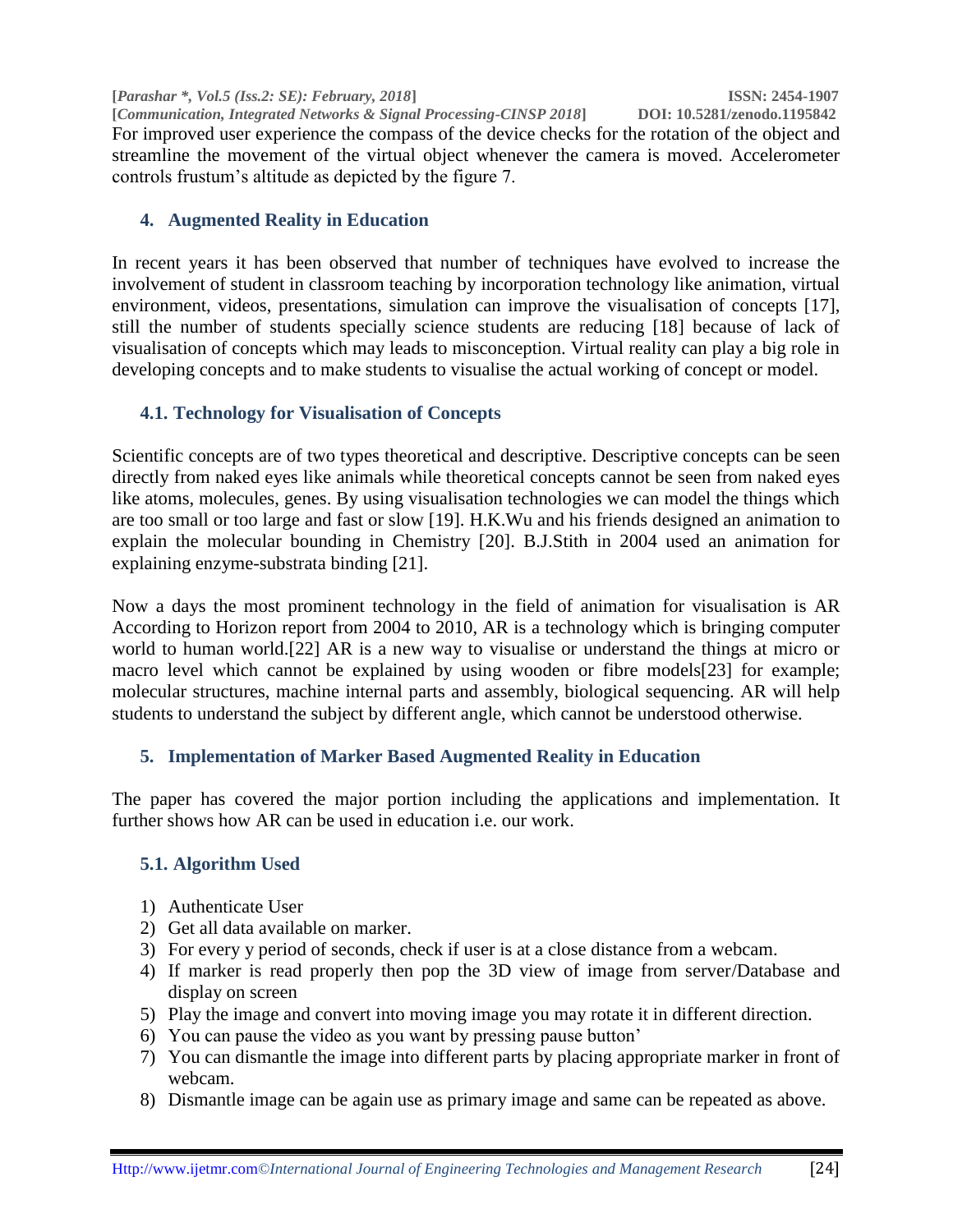#### **5.2. Working of System**



#### **6. Result**

We made a number of paper cards (Markers) for different elements (say, a 4 stroke engine, c-60 Fullerene, an earth, etc.) each card has a unique pattern printed over it so that it can be uniquely identified. The Marker also has play and pause buttons over it as shown in fig 8. For the sake of simplicity we will consider the example of a 4-stroke engine in description.

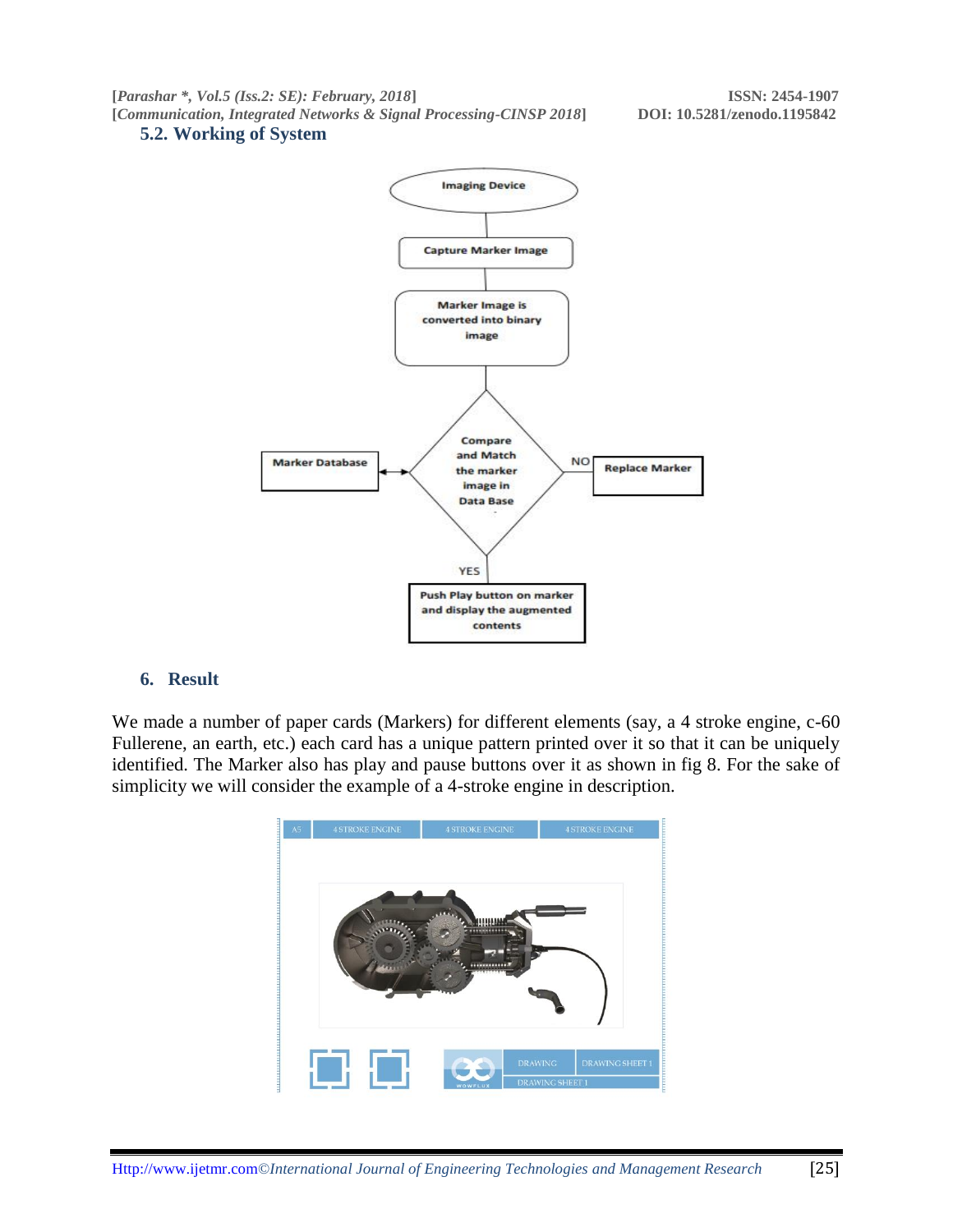Figure 8: A Marker for 4 stroke engine with playa and pause button on bottom left When you place the marker in front of the web cam, the marker gets converted into binary image and goes into the database; the respective 3D model from the database is then displayed on top of the marker. When you place your finger on top of the play button, the animation starts to play and whenever you want to stop the animation you tap the pause button. The web cam keeps track of your finger and whenever it over laps the play/pause button on the market, it triggers the effect.



Figure 9: A Dismantle Marker

Apart from these features we also have dismantle feature in our Marker-based AR Education System, for example, if you want to see the position and movement of the piston all alone, you bring a separate piston market into the scene (in front of the web cam) and the piston is highlighted separately in blue colour. If you want to see the movement of piston separately you tap the dismantle button and the piston comes out of the engine and moves separately.



Figure 10: Four Stroke Engine and its piston displayed on their respective cards

So with this technology learning becomes hassle free and seamless. You see everything in motion; you see whatever you want to see and all of it with gestures and interaction.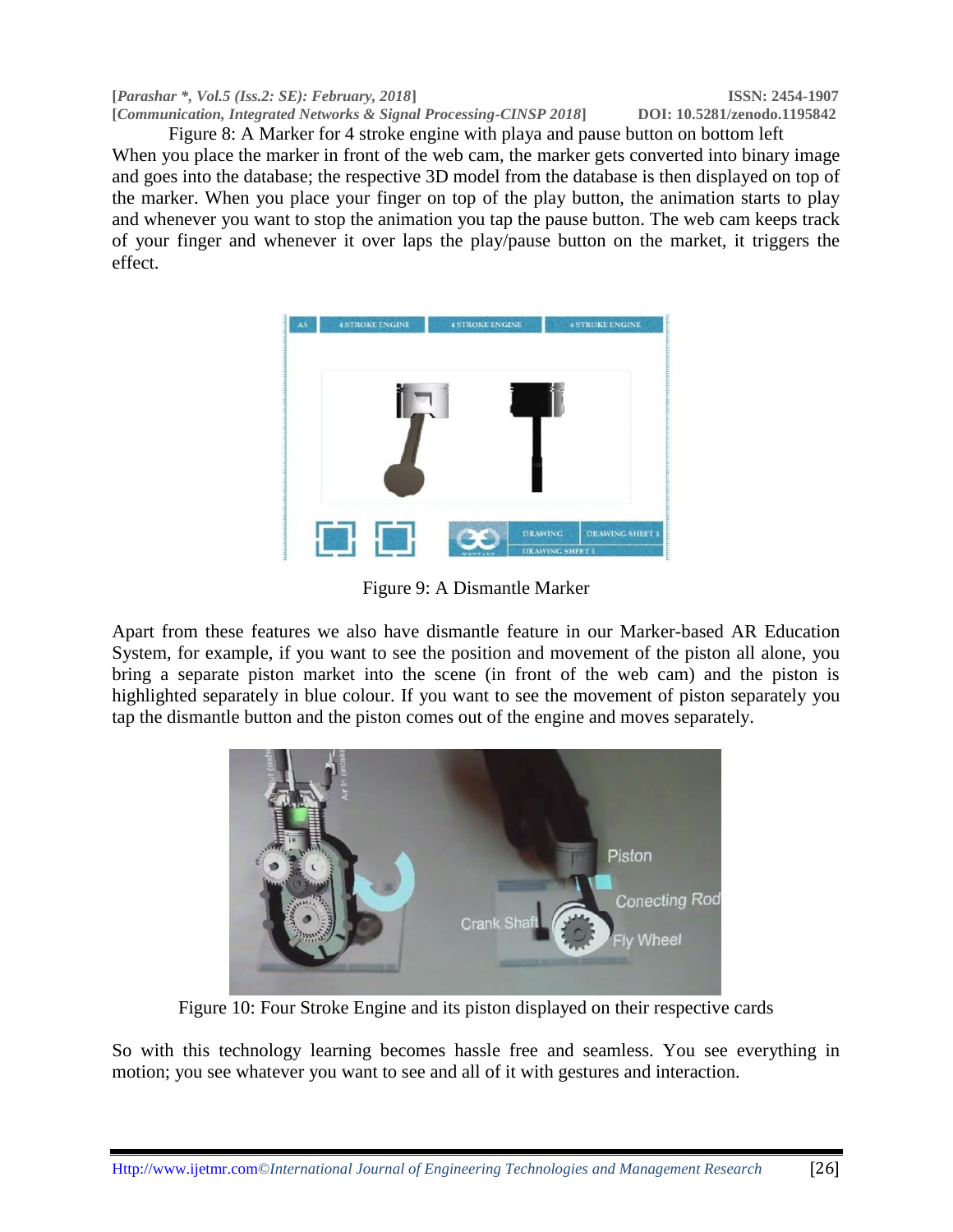**[***Parashar \*, Vol.5 (Iss.2: SE): February, 2018***] ISSN: 2454-1907**

**[Communication, Integrated Networks & Signal Processing-CINSP 2018]** The second application that was done by us included Marker Based AR for instruction manuals. There are times when you want to follow a certain procedure, for example: you want to perform a Chemistry Experiment or want to make a Lego Car. For this, we made a similar system which works on the same lines of the Marker-based technology. We parse through an instruction manual and made a 3D animation for that, now when you place that instruction manual in front of the web cam, it will guide you through all the instructions with the help of 3D animations as shown in figure 9.



Figure 11: 3D animation plays when you point the camera over the instruction manual

## **7. Conclusion**

Since the day, the idea popped out in the minds of researchers and thinkers; AR has seen times like discovery of HMDs all the way to The Sixth Sense Technology. The field of Augmented Reality makes use of the virtual world and superimposes it to the real world we live in. The applications include the medical field, education, marketing, and many other.

The most prospect being the education and medical, as it not only opens the new and improved ways of implementation but also foresees a future that has a huge contribution in the context of human beings.

The work and application conducted and mentioned in this paper reflects the sole purpose of improving the way the education sector is working. With the classes getting smarter day by day and the tech getting easier and easier, we need more implementation of such in what the students are learning. Augmented Reality simplifies this by making the facts, figures, diagrams, working and all other related study material easier. The markers/cards generated are the new notes that the students need to carry; a total replacement of what it was a decade back. AR and its usage in the education as per the paper and its guidelines imparts a practical approach to the theory and also focuses on the creative and intellectual learning of the students. As the work in this field continues, more technology and AR based education aids will be available to the faculty, students and institutes thus making the next generation a way smarter than what we see of ourselves.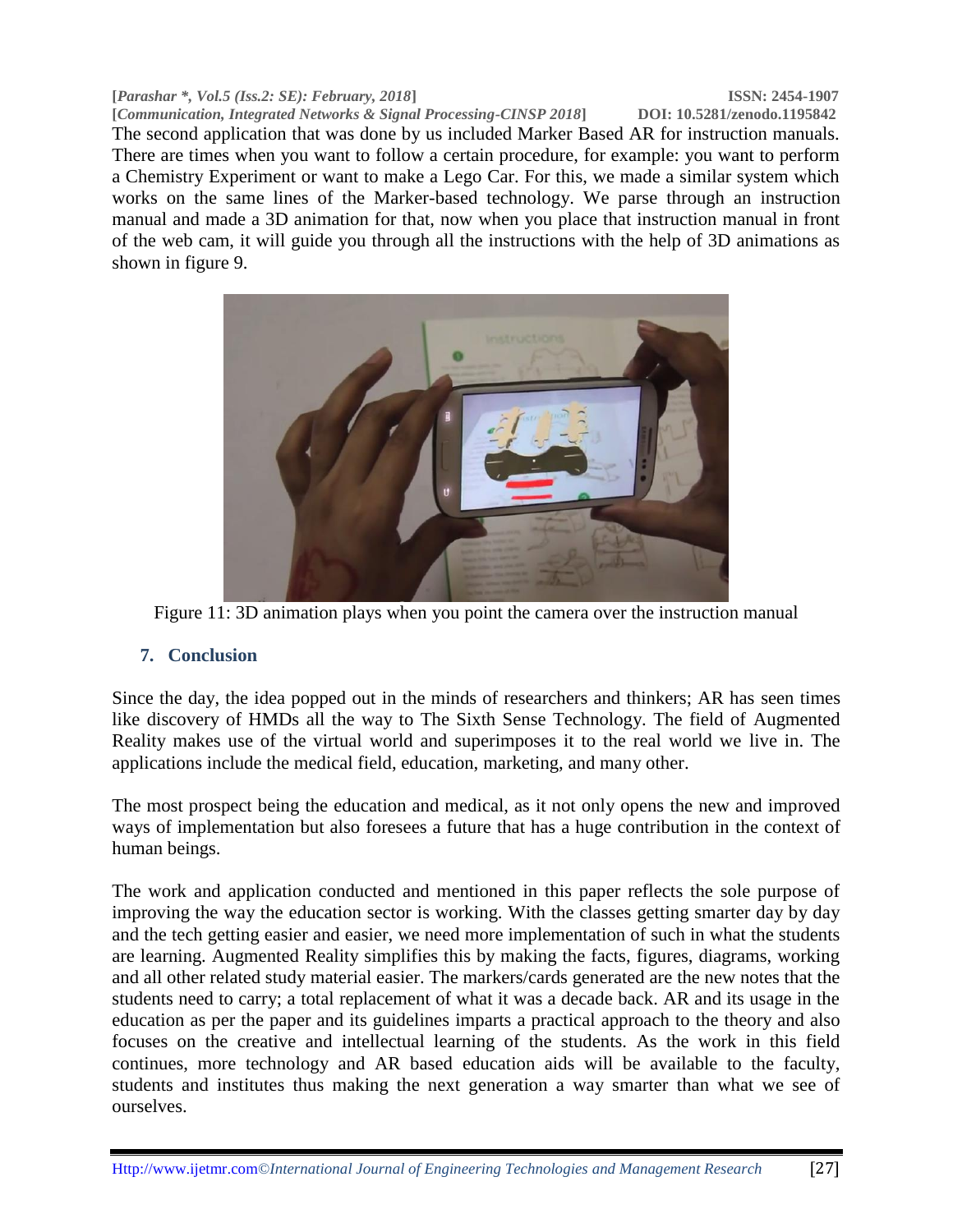- [1] Azuma, R. (1997). A survey of augmented reality. *Presence-teleoperators and Virtual Environments*, *6*(4), 355–385.
- [2] Azuma, R., Billinghurst, M., & Klinker, G. (2011). Special section on mobile augmented reality. *Computers & Graphics*, *35*(4), vii–viii. doi:10.1016/j.cag.2011.05.002
- [3] Chang, H.-Y., Wu, H.-K., & Hsu, Y.-S. (2013). Integrating a mobile augmented reality activity to contextualize studen t learning of a socioscientific issue. *British Journal of Educational Technology*, *44*(3), E95–E99. doi:10.1111/j.1467-8535.2012.01379.x
- [4] Mekni,M.and Lemieux,A.,2014 " Augmented Reality: Application Challenges and Future Trends".In Proceedings of the 13<sup>th</sup> International Conference on Applied Computer and Applied Computational Science ,Volume 20 of Recent Advances in Computer Engineering Series,PP.205- 215
- [5] Chen,P., Liu,X., Cheng,W.& Huang,R." A Review of Using Augmented Reality Education from 2011 and 2016". Innovation in Smart Learning, September 2016, Springer. The series Lecture Notes in Educational Technology (LNET) Volume 15, PP.13-18.
- [6] Liu, A., Tendick, F., Cleary, K., Kaufmann, and C.: A Survey of Surgical Simulation: Applications, Technology, and Education, Presence, vol. 12(6), pp. 599–614. MIT Press, Cambridge (2003)
- [7] Harders, M., Bianchi,G. & Kneorlein,B.," Multimode Augmented reality in Medicine" Proceedings of the 4th international conference on Universal access in human-computer interaction: ambient interaction, July 2007, , Pages 652-658., ISBN: 978-3-540-73280-8.
- [8] Ai and Livingston (2009)] Ai Z, Livingston MA (2009) Integration of georegistered information on a virtual globe. In: IEEE International Symposium on Mixed and Augmented Reality 2009 (Poster Session)
- [9] Livingstone,M.,Ai,Z.,Rosenblum,L.,Brown,D.,Schmidt,G.,Julier,S.,Baillot,Y.,Maassel,P.,Swan II,E. " Military Applications of Augmented Reality." "Handbook of Augmented Reality". July 2011 Springer, PP 671-706, and ISBN: 978-1-4614-0063-9.
- [10] Kaufmann,H.,Csisinko,M." Multiple Head Mounted Displays in Virtual Augmented Reality Applications" International Journal of Virtual Reality, 2006, Volume 5,PP.1-10,ISSN:1081-1415.
- [11] Koutromanos, G.,Sofos,A. & Avraamidou,L." The Use of Augmented Reality Games in Education:A Review of the Literature. "Educational Media International. Vol. 52, Issue 4, 2015.PP.253-271. ISSN; 1469-5790.
- [12] Koutromanos & Avraamidou,L." The Use of Mobile Game in Formal and Informal Learning Environments::A Review of the Literature. "Educational Media International. Vol. 51, Issue 1, 2014.PP.49-65. ISSN; 1469-5790.
- [13] El-Zayat,M. and Rizvic, S. "Augmented Reality platform for enhancing integration of virtual objects", Proceedings of CESCG 2011, The 15<sup>th</sup> Central Seminar on Computer Graphics. ISBN: 978-3-9502533-3-7.
- [14] Fleck,S.,Hachet,M. & Bastien,J.M,"Marker-based augmented reality: instructional-design to improve children interactions with astronomical concepts" Proceedings of  $14<sup>th</sup>$  International Conference on Interaction Design and Children 2015,PP.21-28,ISBN:978-1-4503-3590-4.
- [15] Siltanen Sanni. Theory and Applications of Marker Based Augmented Reality.Finland: Julkaisija-Utgivare.2012.
- [16] Lee,T.,Hollerer,T." Handy AR: Markerless Inspection of Augmented Reality Objects Using Fingertip Tracking." Proceedings of 11th International Symposium on Wearable Computers 2007, PP 1-8.
- [17] Dede, C., & Salzman, M. C. (1996). Sciencespace: Virtual Realities for Learning Complex and Abstract Scientific Concepts. IEEE Proceedings of VRAIS "96.